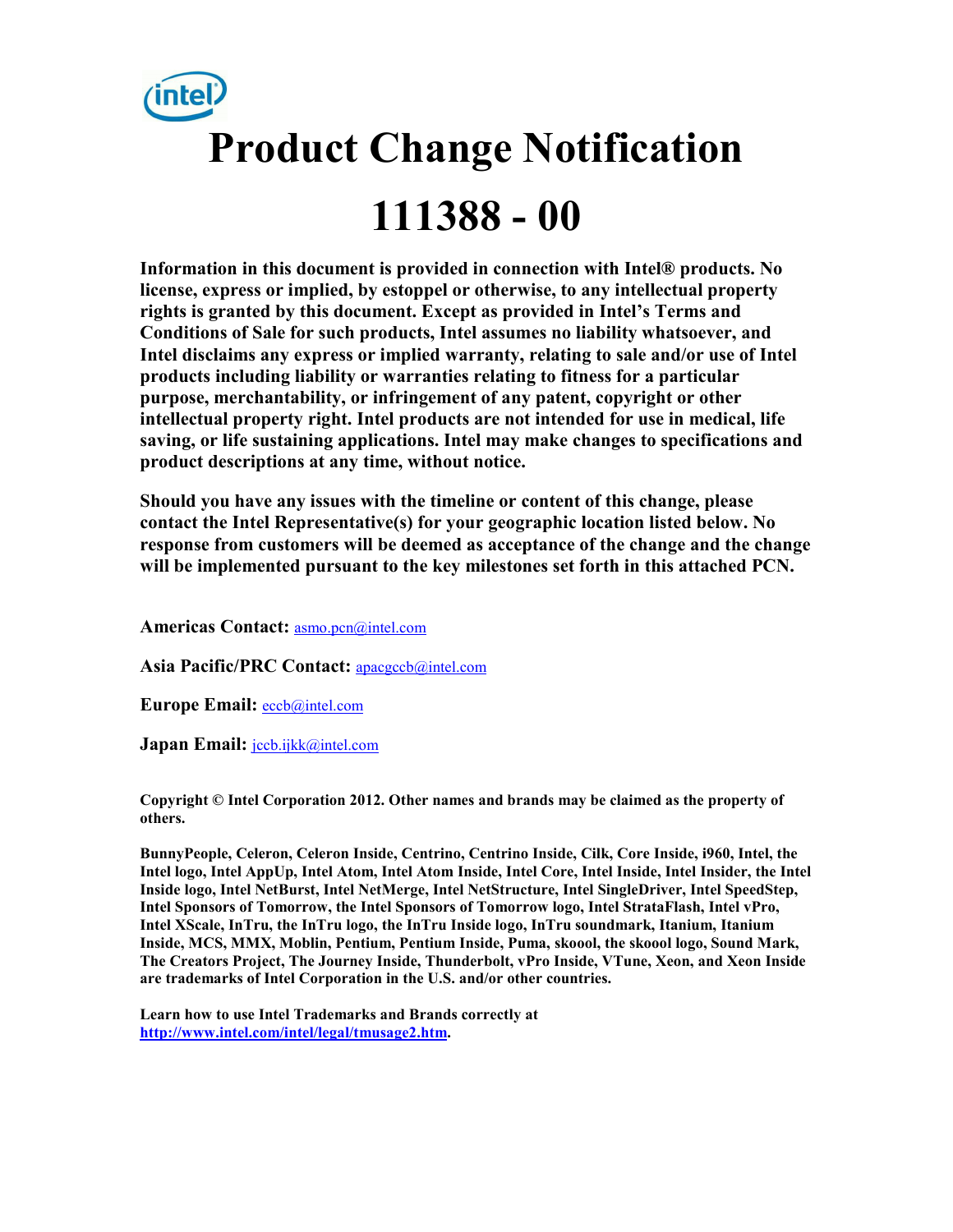

# **Product Change Notification**

| Change Notification $\#$ : 111388 - 00 |                                                                            |
|----------------------------------------|----------------------------------------------------------------------------|
| Change Title:                          | Intel 82571EB/GB, 82572EI/GI Gigabit Ethernet<br>Controllers (Ophir/Rimon) |
|                                        | <b>PCN 111388-00</b>                                                       |
|                                        | <b>Transport Media</b>                                                     |
|                                        | Carrier Tape Change for 17x17 Packaged Tape<br>and Reel Products           |
| Date of Publication:                   | March 13, 2012                                                             |

### **Key Characteristics of the Change:**

Transport Media

#### **Forecasted Key Milestones:**

**Date Customer Must be Ready to Receive Post-Conversion Material:** Apr 14, 2012

#### **Description of Change to the Customer:**

The Intel 82571EB/GB, 82572EI/GI Gigabit Ethernet Controllers (Ophir/Rimon) will undergo the following change:

Intel will be replacing our current supplier of carrier tapes for tape and reel packed products. The new 17x17mm package carrier tape design has full peripheral ledge supports as well as smaller pocket corner relief openings. All Critical-to-Function dimensions are the same. Since both the old and new carrier tapes have the same form factor, they are allowed to be mixed in a shipment as they are transparent in terms of functionality.